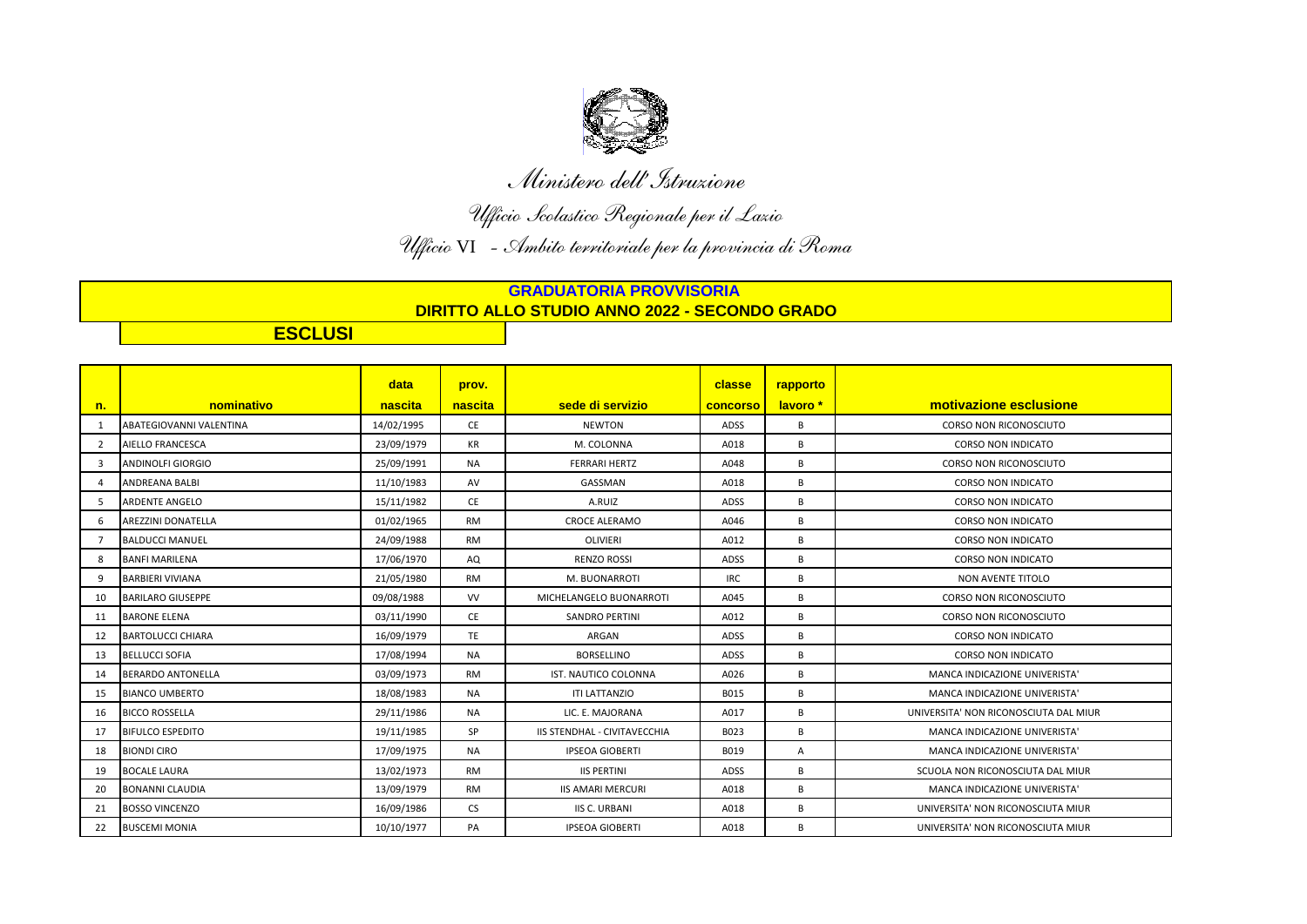| 23 | CALEDDA MONICA              | 30/01/1986 | CA        | IIS CALAMATTA CIVITAVECCHIA              | A046        | В              | UNIVERSITA' NON RICONOSCIUTA MIUR                           |
|----|-----------------------------|------------|-----------|------------------------------------------|-------------|----------------|-------------------------------------------------------------|
| 24 | CALLEGARO PIETRO            | 30/03/1962 | <b>RM</b> | IIS APICIO COLONNA GATTI                 | <b>ADSS</b> | B              | UNIVERSITA' NON RICONOSCIUTA MIUR                           |
| 25 | CARLINO PASQUALE            | 08/11/1989 | CE        | <b>IIS PIAGET-DIAZ</b>                   | ADSS        | B              | UNIVERSITA NON RICONOSCIUTA                                 |
| 26 | CARRINO GIOVANNI JUNIOR     | 15/08/1985 | <b>FR</b> | L.C. PLAUTO                              | A018        | В              | UNIVERSITA' NON RICONOSCIUTA                                |
| 27 | CARULLI SALVATORE           | 25/08/1989 | BA        | <b>ITIS VOLTA - TIVOLI</b>               | A029        | B              | MANCATA INDICAZIONE UNIVERSITA'                             |
| 28 | CAU MARIA CATERINA          | 26/02/1970 | SS        | <b>IIS GIORGIO AMBROSOLI</b>             | A050        | B              | DOMANDA FUORI TERMINE                                       |
| 29 | CAVALLO GIOVANNI            | 23/10/1979 | BA        | ITIS TRAFELLI - NETTUNO                  | A050        | В              | UNIVERSITA PRIVATA NON RICONOSCIUTA                         |
| 30 | CHIUSAROLI RICCARDO         | 19/12/1983 | FR        | I.M. GIORDANO BRUNO                      | ADSS        | B              | DOMANDA INCOMPLETA (MANCA UNIVERSITA' DI FREQUENZA)         |
| 31 | COLOMBRITA ROSANNA          | 20/09/1958 | RG        | <b>IIS CINE TV ROSSELLINI</b>            | <b>ADSS</b> | A              | DOMANDA INCOMPLETA (MANCA UNIVERSITA' DI FREQUENZA)         |
| 32 | CONTI EMILIANO              | 01/01/1973 | RM        | <b>IIS CARLO URBANI</b>                  | <b>ADSS</b> | <b>B1</b>      | DOMANDA INCOMPLETA (MANCA UNIVERSITA' DI FREQUENZA)         |
| 33 | <b>D'ANTONIO LUCA</b>       | 29/07/1973 | <b>RM</b> | L. STATALE CATULLO                       | AC24        | A              | DOMANDA PRESENTATA FUORI TERMINE (16/11/2021)               |
| 34 | D'ARIA GIOVANNA             | 05/04/1979 | <b>NA</b> | I.I.S. PIAGET-NOBILIORE-DIAZ             | ADSS        | B              | DOMANDA PRESENTATA FUORI TERMINE (16/11/2021)               |
| 35 | D'ARPINO ANNAMARIA          | 17/03/1989 | FR        | L.S. AVOGADRO                            | A027        | B              | DOMANDA PRESENTATA FUORI TERMINE (16/11/2021)               |
| 36 | DE SIRE SERENA              | 22/06/1989 | CE        | Liceo "T. Gullace Talotta"               | <b>ADSS</b> | B              | Manca indicazione Università di freguenza                   |
| 37 | DECINA FAUSTO RICCARDO      | 28/12/1962 | EE        | I.I.S.S. "Giorgio Ambrosoli"             | B014        | A              | No requisiti -Art. 10, co. 5, CCIR vigente                  |
| 38 | DEL BONO EMANUELA           | 29/06/1991 | NA        | I.I.S. "PIAGET DIAZ"                     | A018        | B              | Manca indicazione tipologia corso e Università di frequenza |
| 39 | <b>DELLE FEMINE VALERIA</b> | 28/12/1988 | CE        | Liceo Scientifico "V.VOLTERRA"           | ADSS        | B              | Manca indicazione Università di freguenza                   |
| 40 | DI CHINNO PASQUALE          | 08/04/1986 | FG        | I.I.S. "STENDHAL"                        | A012        | B              | Manca indicazione tipologia corso e Università di frequenza |
| 41 | DI FABIO MARA               | 16/06/1982 | <b>TE</b> | IPSEOA "PELLEGRINO ARTUSI"               | ADSS        | B              | Manca indicazione Università di frequenza                   |
| 42 | DI FALCO MARIA              | 10/07/1993 | <b>NA</b> | Liceo "GELASIO CAETANI"                  | A012        | B              | Manca indicazione tipologia corso e Università di frequenza |
| 43 | DI GIACOMO RUSSO FRANCESCO  | 24/11/1987 | CE        | I.I.S. "STENDHAL"                        | A041        | B              | Manca indicazione Università di frequenza                   |
| 44 | DI GIACOMO RUSSO MARIA      | 07/07/1992 | CE        | I.I.S. "DE AMICIS CATTANEO"              | <b>ADSS</b> | B              | Manca indicazione Università di frequenza                   |
| 45 | <b>DIAMANTI MARCO</b>       | 26/09/1987 | <b>RM</b> | Convitto "V. EMANUELE II"                | A019        | $\overline{A}$ | Manca indicazione Università di freguenza                   |
| 46 | <b>DIPINO LUANA</b>         | 09/12/1995 | SA        | <b>IIS BAFFI</b>                         | A012        | В              | TIPOLOGIA CONTRATTO COVID                                   |
| 47 | <b>DRAGONE CLARA</b>        | 29/08/1996 | <b>NA</b> | ITI FARADAY OSTIA                        | A050        | B              | MANCATA INDICAZIONE DELL'UNIVERSITA' DI FREQUENZA           |
| 48 | <b>DUO' GIORGIA</b>         | 08/02/1972 | <b>RO</b> | <b>IIS BRAMANTE</b><br>(EX VIA SARANDI') | A054        | $\overline{A}$ | MANCATA INDICAZIONE DELL'UNIVERSITA' DI FREQUENZA           |
| 49 | FALCOLINI CLARA             | 22/09/1983 | CE        | LICEO MACHIAVELLI                        | A018        | <b>B1</b>      | DOMANDA PERVENUTA OLTRE I TERMINI                           |
| 50 | FASTAMPA NIKO               | 18/09/1989 | CE        | IIS F. CAFFE'                            | A046        | B              | MANCATA INDICAZIONE DELL'UNIVERSITA' DI FREQUENZA           |
| 51 | <b>FAUCIELLO ROBERTA</b>    | 01/07/1970 | LT.       | <b>IIS BRAMANTE</b><br>(EX VIA SARANDI') | ADSS        | B              | MANCATA INDICAZIONE DELL'UNIVERSITA' DI FREQUENZA           |
| 52 | FIENGO ANTONIOCIRO          | 06/10/1989 | SA        | ITT E. FERMI FRASCATI                    | ADSS        | В              | MANCATA INDICAZIONE DELL'UNIVERSITA' DI FREQUENZA           |
| 53 | <b>FORCINA FRANCESCA</b>    | 31/10/1968 | <b>RM</b> | LICEO M. MONTESSORI                      | A011        | $\overline{A}$ | MANCATA INDICAZIONE DELL'UNIVERSITA' DI FREQUENZA           |
| 54 | FORESTA MASSIMILIANO        | 06/11/1982 | <b>CE</b> | <b>IIS A. MAGAROTTO</b>                  | A050        | A              | MANCATA INDICAZIONE DELL'UNIVERSITA' DI FREQUENZA           |
| 55 | FORMICA ILARIA              | 31/10/1984 | AV        | <b>IIS T. SALVINI</b>                    | A046        | В              | UNIVERSITA' STRANIERA NON RICONOSCIUTA                      |
| 56 | FRANCESCHINI TIZIANA        | 25/07/1978 | <b>RM</b> | <b>IIS CALAMATTA</b>                     | A012        | $\overline{A}$ | NON DICHIARA NOME CORSO E NOME UNIVERSITA'                  |
| 57 | <b>FUSCO VELIA</b>          | 03/08/1981 | AV        | LA ENZO ROSSI                            | ADSS        | B              | NON DICHIARA NOME UNIVERSITA'                               |
| 58 | <b>FUSTOLO MARTINA</b>      | 08/01/1992 | NA        | LS TOUSCHEK                              | A050        | B              | <b>CONTRATTO COVID</b>                                      |
| 59 | GAGLIARDI MASSIMILIANO      | 11/04/1970 | CE        | S P.ZZA DELLA RESISTENZA - MONTEROTOND   | <b>ADSS</b> | B              | NON DICHIARA NOME UNIVERSITA'                               |
| 60 | GALLELLO LUIGIA             | 23/12/1983 | CZ        | IS STENDHAL CIVITAVECCHIA                | A045        | Α              | NON DICHIARA TIPOLOGIA CORSO E NOME CORSO                   |
| 61 | <b>GALLO CARLO</b>          | 12/10/1995 | CE        | <b>LS ENRIQUES</b>                       | ADSS        | B              | NON DICHIARA TIPOLOGIA CORSO E NOME CORSO                   |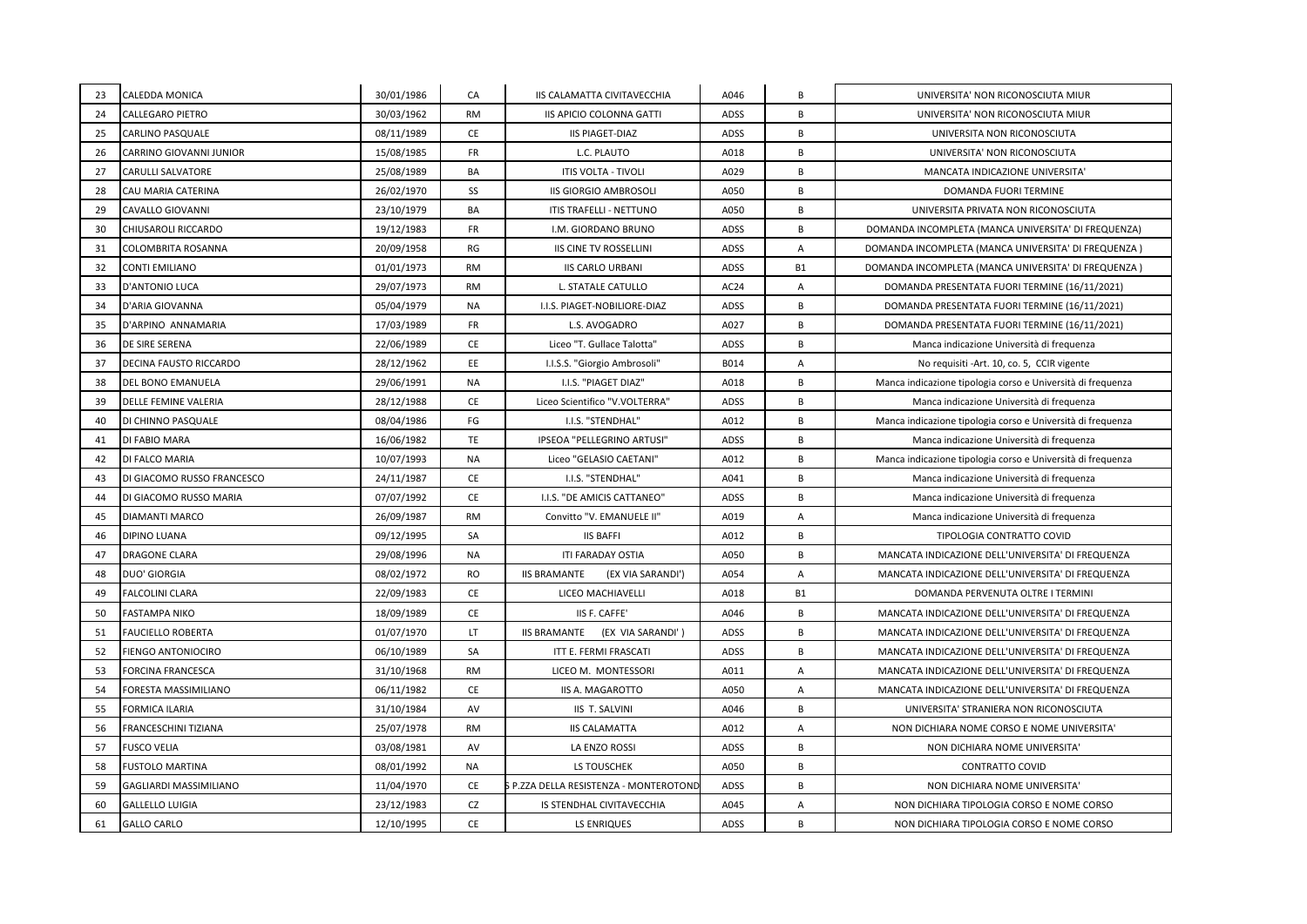| 62  | <b>GARITA IVANA</b>      | 03/12/1982 | CS        | <b>IIS LIVIA BOTTARDI</b>              | AB24             | A              | NON DICHIARA NOME CORSO E NOME UNIVERSITA'    |
|-----|--------------------------|------------|-----------|----------------------------------------|------------------|----------------|-----------------------------------------------|
| 63  | <b>GATTULLI SIMONE</b>   | 01/12/1996 | <b>RM</b> | LC CATULLO                             | AA24             | B              | NON DICHIARA NOME CORSO E NOME UNIVERSITA'    |
| 64  | GENOVESE FABIO LUCIANO   | 12/12/1972 | ME        | IS EMANUELA LOI NETTUNO                | A046             | B              | NON DICHIARA NOME UNIVERSITA'                 |
| 65  | <b>GERVASIO LOREDANA</b> | 01/01/1981 | TV        | IIS VIA DEI PAPARESCHI                 | A066             | В              | NON DICHIARA NOME UNIVERSITA'                 |
| 66  | <b>GIANNINI AUTILIA</b>  | 21/08(89   | <b>NA</b> | <b>ITCG TOSCANELLI</b>                 | A047             | B              | NON DICHIARA NOME UNIVERSITA'                 |
| 67  | <b>GOGLIA ELENA</b>      | 15/03/1974 | <b>BN</b> | S P.ZZA DELLA RESISTENZA - MONTEROTONE | ADSS             | B              | NON DICHIARA NOME UNIVERSITA'                 |
| 68  | <b>GOLINO SERAFINA</b>   | 12/11/1981 | CS        | IS BENEDETTO DA NORCIA                 | ADSS             | Α              | NON DICHIARA NOME CORSO E NOME UNIVERSITA'    |
| 69  | <b>GONNELLA GHERARDO</b> | 19/11/1974 | LT.       | LS PRIMO LEVI                          | A046             | B              | UNIVERSITA' NON RICONOSCIUTA                  |
| 70  | <b>GRASSO MARIA</b>      | 15/10/1996 | SA        | LS ARISTOTELE                          | A011             | <b>B1</b>      | NON DICHIARA NOME UNIVERSITA'                 |
| 71  | GUGLIELMI ANNA PINA      | 07/03/1980 | EE        | <b>IP PANTALEONI</b>                   | A031             | Α              | TIPOLOGIA DI CORSO E UNIVERSITA' NON INDICATI |
| 72  | IOSSA CATERINA           | 30/06/1990 | NA        | <b>IIS STENDHAL</b>                    | B019             | B              | TIPOLOGIA DI CORSO NON INDICATA               |
| 73  | LA ROSA ANTONELLA        | 26/06/1977 | ME        | <b>IPSEOA ARTUSI</b>                   | ADSS             | B              | TIPOLOGIA DI UNIVERSITA' NON INDICATA         |
| 74  | LAEZZA SARA              | 27/01/1988 | CE        | <b>IIS VIA SMARA</b>                   | AB24             | В              | TIPOLOGIA DI UNIVERSITA' NON INDICATA         |
| 75  | LAGANA' EMANUELA         | 28/10/1978 | RC        | <b>ITI VOLTA</b>                       | B016             | B              | UNIVERSITA' NON RICONOSCIUTA                  |
| 76  | LASTELLA FAUSTA          | 28/02/1993 | BA        | <b>IIS EINAUDI</b>                     | A012             | B              | UNIVERSITA' NON RICONOSCIUTA                  |
| 77  | LATERZA BIAGIO           | 17/06/1977 | PZ        | <b>IPSEOA ARTUSI</b>                   | A012             | B              | TIPOLOGIA DI UNIVERSITA' NON INDICATA         |
| 78  | <b>LECCE GIULIA</b>      | 08/12/1983 | RG        | LICEO ART. E. ROSSI                    | A008             | $\overline{A}$ | TIPOLOGIA DI CORSO E UNIVERSITA' NON INDICATI |
| 79  | LORENZINI PIERFRANCESCO  | 02/01/1988 | <b>RM</b> | <b>IIS E. TORRICELLI</b>               | A019             | $\mathsf{A}$   | NON INDICA RICHIESTA TIPOLOGIA CORSO          |
| 80  | LUCCHESE LORELLA         | 09/12/1986 | <b>TA</b> | <b>IIS EINAUDI</b>                     | A018             | B              | NON INDICA UNIVERSITA' ISCRIZIONE TFA         |
| 81  | LUCIANO LUCIANA          | 26/07/1967 | <b>NA</b> | <b>IIS V.GASSMAN</b>                   | ADSS             | B              | NON INDICA UNIVERSITA' ISCRIZIONE TFA         |
| 82  | MACIOCE CRISTINA         | 21/08/1967 | <b>FR</b> | <b>IPSSAR TOR CARBONE</b>              | ADSS             | В              | NON INDICA UNIVERSITA' ISCRIZIONE TFA         |
| 83  | MADONNA ROSALIA          | 02/09/1967 | <b>CE</b> | L.A. CARAVILLANI                       | <b>ADSS</b>      | B              | NON INDICA UNIVERSITA' ISCRIZIONE TFA         |
| 84  | MAIETTA SANDRA           | 13/02/1980 | AV        | IIS DA VINCI FIUMICINO                 | <b>ADSS</b>      | B              | NON INDICA UNIVERSITA' ISCRIZIONE TFA         |
| 85  | MALTA GIOVANNA           | 21/01/1991 | VV        | IIS AMARI MERCURI CIAMPINO             | A041             | В              | NON INDICA UNIVERSITA' ISCRIZIONE TFA         |
| 86  | <b>MANCINI ROBERTO</b>   | 30/07/1988 | LT        | IIS BRASCHI QUARENGHI SUBIACO          | <b>ADSS</b>      | B              | NON INDICA UNIVERSITA' ISCRIZIONE TFA         |
| 87  | MARAZZA VIVIANA          | 26/07/1982 | <b>RM</b> | <b>IIS VIA TIBURTO</b>                 | A054             | В              | DATI INCOMPLETI(iscriz. Corso, univers.,)     |
| 88  | <b>MARI MARTA</b>        | 16/06/1964 | <b>RM</b> | <b>R.ROSSELLINI</b>                    | A054             | В              | SUPPLENZA BREVE E SALTUARIA                   |
| 89  | <b>MARINI PAOLO</b>      | 04/05/1965 | <b>RM</b> | <b>ISIS MAGAROTTO</b>                  | A041             | B              | DATI INCOMPLETI(iscriz. Corso, univers)       |
| 90  | MARTELLA BARBARA         | 24/08/1982 | <b>RM</b> | <b>ITIS VALLAURI</b>                   | A046             | B              | DATI INCOMPLETI(iscriz. Corso, univers.,)     |
| 91  | MARTINO MASSIMILIANO     | 12/04/1983 | SA        | IIS VIA C. EMERY                       | A045             | B              | DATI INCOMPLETI(iscriz. Corso, univers.,)     |
| 92  | <b>MEALE FRANCESCA</b>   | 18/08/1990 | FG        | DI VITTORIO-ITI LATTANZIO              | A012             | B              | DOMANDA FUORI TERMINE                         |
| 93  | MELE MARIAPIA            | 23/08/1969 | <b>NA</b> | CAETANI                                | A048             | В              | DATI INCOMPLETI(iscriz. Corso, univers.,)     |
| 94  | MENNITI STEFANIA         | 16/01/1982 | CZ        | <b>INNOCENZO XII</b>                   | <b>B016</b>      | В              | DATI INCOMPLETI(iscriz. Corso, univers.,)     |
| 95  | MONTANARO MARIAGRAZIA    | 05/10/1989 | SA        | <b>IIS VIA ROMA</b>                    | A027             | B              | DATI INCOMPLETI(iscriz. Corso, univers.,)     |
| 96  | MONTE NAZZARENA          | 08/03/1983 | <b>NA</b> | PIAZZA DELLA RESISTENZA                | A018             | B              | DATI INCOMPLETI(iscriz. Corso, univers.,)     |
| 97  | <b>MONTELLA KATIA</b>    | 15/12/1979 | <b>NA</b> | RIPETTA                                | AC <sub>24</sub> | B              | DATI INCOMPLETI(iscriz. Corso, univers.,)     |
| 98  | <b>MORRONE IDA</b>       | 19/06/1970 | SA        | <b>ITCG FERMI</b>                      | A045             | B              | DATI INCOMPLETI(iscriz. Corso, univers.,)     |
| 99  | MUZIO MARIA              | 15/02/1990 | AV        | <b>IPIAS OLIVIERI</b>                  | A012             | В              | DATI INCOMPLETI(iscriz. Corso, univers.,)     |
| 100 | NAPOLITANO GIUSEPPE      | 18/09/1984 | AV        | LC ORAZIO                              | B014             | B              | UNIVERSITA' NON RICONOSCIUTA                  |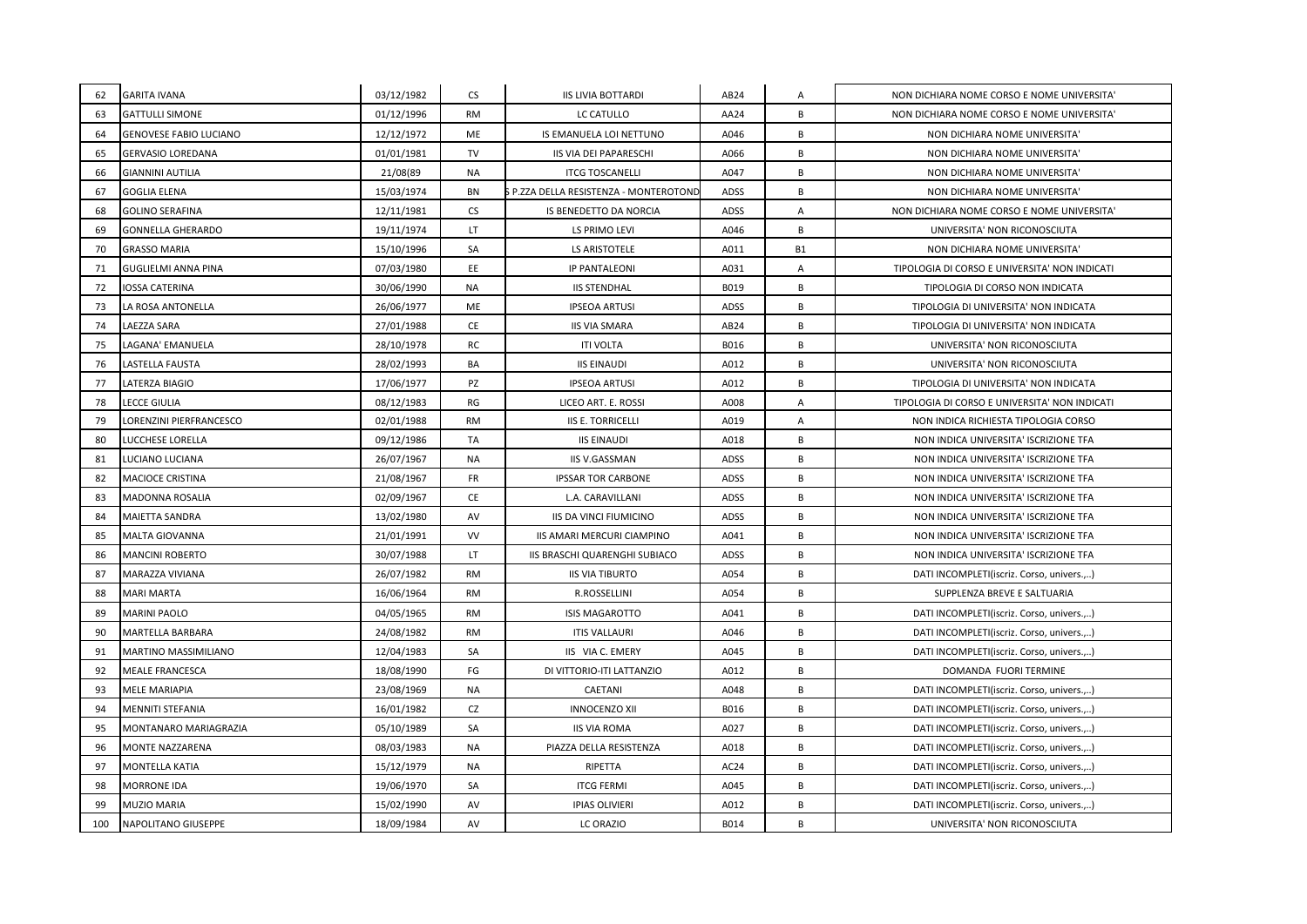| 101 | PALANDRI MARIA MERCEDES        | 24/09/1963 | <b>RM</b> | IIS DE AMICIS - CATTANEO       | A048        | A              | UNIVERSITA' NON RICONOSCIUTA                        |
|-----|--------------------------------|------------|-----------|--------------------------------|-------------|----------------|-----------------------------------------------------|
| 102 | PALUMBO MICHELE                | 16/08/1974 | CE        | <b>ITC ARANGIO RUIZ</b>        | A066        | <b>B1</b>      | UNIVERSITA' NON RICONOSCIUTA                        |
| 103 | <b>PARISI LUIGIA</b>           | 04/08/1993 | SA        | <b>IISS G. DI VITTORIO</b>     | A046        | B              | UNIVERSITA' NON RICONOSCIUTA                        |
| 104 | PELLEGRINO TIZIANA             | 07/01/1974 | PA        | L.S. INNOCENZO XIII            | A026        | B              | SUPPLENZA BREVE E SALTUARIA                         |
| 105 | PERLETTA VINCENZO              | 17/07/1981 | PN        | <b>IISS CESARE BATTISTI</b>    | B014        | B              | SUPPLENZA BREVE E SALTUARIA                         |
| 106 | PERRI PAOLA                    | 14/02/1970 | <b>CS</b> | <b>IISS CALAMATTA</b>          | A026        | B              | SUPPLENZA BREVE E SALTUARIA                         |
| 107 | PERSI RENATO                   | 04/02/1992 | SA        | <b>ITCG TOSCANELLI</b>         | B014        | $\overline{B}$ | UNIVERSITA' NON RICONOSCIUTA                        |
| 108 | PINO D'ASTORE ANTONELLA        | 13/06/1961 | <b>BR</b> | <b>IISS VIA DEI PAPARESCHI</b> | A048        | A              | UNIVERSITA' NON RICONOSCIUTA                        |
| 109 | POLICICCHIO MARIA LUCIA        | 19/02/1971 | CZ        | IPSSEOA A. VESPUCCI            | A031        | $\mathsf{A}$   | NON INDICATI CORSO E UNIVERSITA' DI FREQUENZA       |
| 110 | POMELLA EMANUELE               | 01/07/1984 | <b>FR</b> | <b>IIS EINSTEIN - BACHELET</b> | <b>B003</b> | B              | DOMANDA INCOMPLETA (NON INDICATA UNIVERSITA')       |
| 111 | POPOLO EMANUELA                | 09/09/1978 | <b>RM</b> | <b>IIS L. EINAUDI</b>          | A054        | B              | DOMANDA INCOMPLETA (NON INDICATA UNIVERSITA')       |
| 112 | PROIETTI NICOLETTA             | 11/05/1982 | <b>RM</b> | IIS P. E. ADRIANO              | <b>ADSS</b> | B              | DOMANDA INCOMPLETA (NON INDICATA UNIVERSITA')       |
| 113 | PUGLIESE MARIANNA              | 20/09/1979 | MT        | IPS M. PANTALEONI              | AB24        | $\overline{A}$ | DOMANDA INCOMPLETA (NON INDICATO CORSO FREQUENTATO) |
| 114 | <b>PUGLISI DAVIDE</b>          | 12/02/1990 | <b>RM</b> | IC VIA LUCA GHINI              | A049        | B              | DOMANDA INCOMPLETA (NON INDICATA UNIVERSITA')       |
| 115 | PUPO D'ANDREA ERSILIA          | 19/05/1963 | <b>CS</b> | <b>IIS VIA DEI PAPARESCHI</b>  | <b>ADSS</b> | B              | DOMANDA INCOMPLETA (NON INDICATO CORSO FREQUENTATO) |
| 116 | RAFFINI DANIEL                 | 28/07/1990 | <b>RM</b> | IST. MAG. CAETANI              | A012        | B              | DOMANDA INCOMPLETA (NON INDICATO CORSO FREQUENTATO) |
| 117 | RAMUNDO ADELINA                | 30/08/1982 | <b>RM</b> | LICEO STATALE JOYCE            | A054        | B              | DOMANDA INCOMPLETA (NON INDICATA UNIVERSITA')       |
| 118 | RANUCCI ANGELA PIA             | 06/07/1984 | CE        | LICEO STATALE T. MAMIANI       | A046        | B              | UNIVERSITA' NON RICONOSCIUTA DAL MIUR               |
| 119 | REGA GIUSEPPE                  | 21/07/1980 | AV        | <b>IIS FERRARI - HERTZ</b>     | A045        | B              | DOMANDA INCOMPLETA (NON INDICATA UNIVERSITA')       |
| 120 | RENDINE LUISA                  | 12/12/1973 | <b>NA</b> | IST. MAGIST. CAETANI           | A011        | B              | ASSENZA REQUISITI (CONTRATTO COVID)                 |
| 121 | RIPANTI SIMONE                 | 26/11/1982 | <b>RM</b> | ITA G. GARIBALDI               | B017        | B              | DOMANDA INCOMPLETA (NON INDICATA UNIVERSITA')       |
| 122 | RITUNNO RAFFAELLA              | 08/11/1991 | <b>SR</b> | LICEO SCIENT. P. LEVI          | A011        | B              | ASSENZA REQUISITI (SUPPLENZA BREVE)                 |
| 123 | RODRIQUEZ ANNA                 | 25/03/1968 | <b>NA</b> | <b>IIS PAOLO BAFFI</b>         | AB24        | Α              | DOMANDA INCOMPLETA (NON INDICATA UNIVERSITA')       |
| 124 | ROZZA VITTORIO                 | 28/06/1992 | AV        | IIS DE AMICIS - CATTANEO       | B019        | B              | NON INDICATI CORSO E UNIVERSITA' DI FREQUENZA       |
| 125 | RUSSO FRANCESCO                | 06/11/2001 | <b>RM</b> | IIS DONATO BRAMANTE RMIS02300R | <b>B003</b> | B              | NUMERO ORE DI SUPPLENZA INFERIORI A 2               |
| 126 | SANCINETO PINA                 | 27/06/1981 | <b>CS</b> | IIS VIA DEI PAPARESCHI         | <b>ADSS</b> | B              | DOMANDA INCOMPLETA (MANCA UNIVERSITA' DI FREQUENZA) |
| 127 | SARNO ANTONIETTA               | 06/10/1991 | AV        | IIS "DE AMICIS-CATTANEO"       | B023        | B              | Non indica iscrizione al corso e sede               |
| 128 | SAVANELLI SABRINA              | 30/09/1991 | <b>CE</b> | L.A. VIA RIPETTA               | A046        | B              | NON INDICA UNIVERSITA' ISCRIZIONE TFA               |
| 129 | <b>SCANDURRA ANDREA</b>        | 06/11/1986 | <b>LT</b> | IT BUONARROTI FRASCATI         | B003        | B              | NON INDICA RICHIESTA TIPOLOGIA CORSO                |
| 130 | SCONOSCIUTO ANDREA             | 13/08/1985 | <b>BR</b> | <b>IIS AMBROSOLI</b>           | IRC         | B              | CORSO NON PREVISTO DA CCIR                          |
| 131 | SIRIGNANO CARMINA              | 21/09/1989 | AV        | IIS "VIA DOMIZIA LUCILLA"      | <b>ADSS</b> | B              | Non indica iscrizione al corso e sede               |
| 132 | SORBINO STEFANIA               | 01/09/1994 | TE        | LC "GAIO VALERIO CATULLO"      | A027        | B              | Non indica la sede                                  |
| 133 | STABILE CLAUDIA                | 10/11/1980 | MT        | ITAS "E. SERENI"               | <b>B016</b> | B              | Non indica iscrizione al corso e sede               |
| 134 | STROIA ANGELO GABRIELE         | 01/05/1985 | <b>CE</b> | IIS "PIAZZA S.M. DELLE GRAZIE" | A008        | B              | Non indica iscrizione al corso                      |
| 135 | <b>SUPPA GIULIANA</b>          | 28/09/1981 | CE        | ITCG "E. FERMI" Tivoli         | <b>ADSS</b> | B              | Universita' o Ente non riconosciuto                 |
| 136 | TARRICONE ESTER CRISTINA LUCIA | 01/07/1977 | TP        | IIS "CINE TV ROSSELLINI"       | AB24        | B              | Collocata fuori ruolo c/o altri Enti Pubblici       |
| 137 | TOMASSETTI VERONICA            | 25/04/1975 | AQ        | IIS "VIA CAMPAGNESE 3"         | B016        | $\overline{A}$ | Non indica iscrizione al corso e sede               |
| 138 | TONETTO MARIA GRAZIA           | 30/11/1978 | RM        | LC "CORNELIO TACITO"           | AB24        | Α              | Non indica iscrizione al corso                      |
| 139 | TRABUCCO VIRGINIA              | 02/11/1980 | CE        | LC "ALBERTELLI"                | A045        | B              | Non indica iscrizione al corso e sede               |